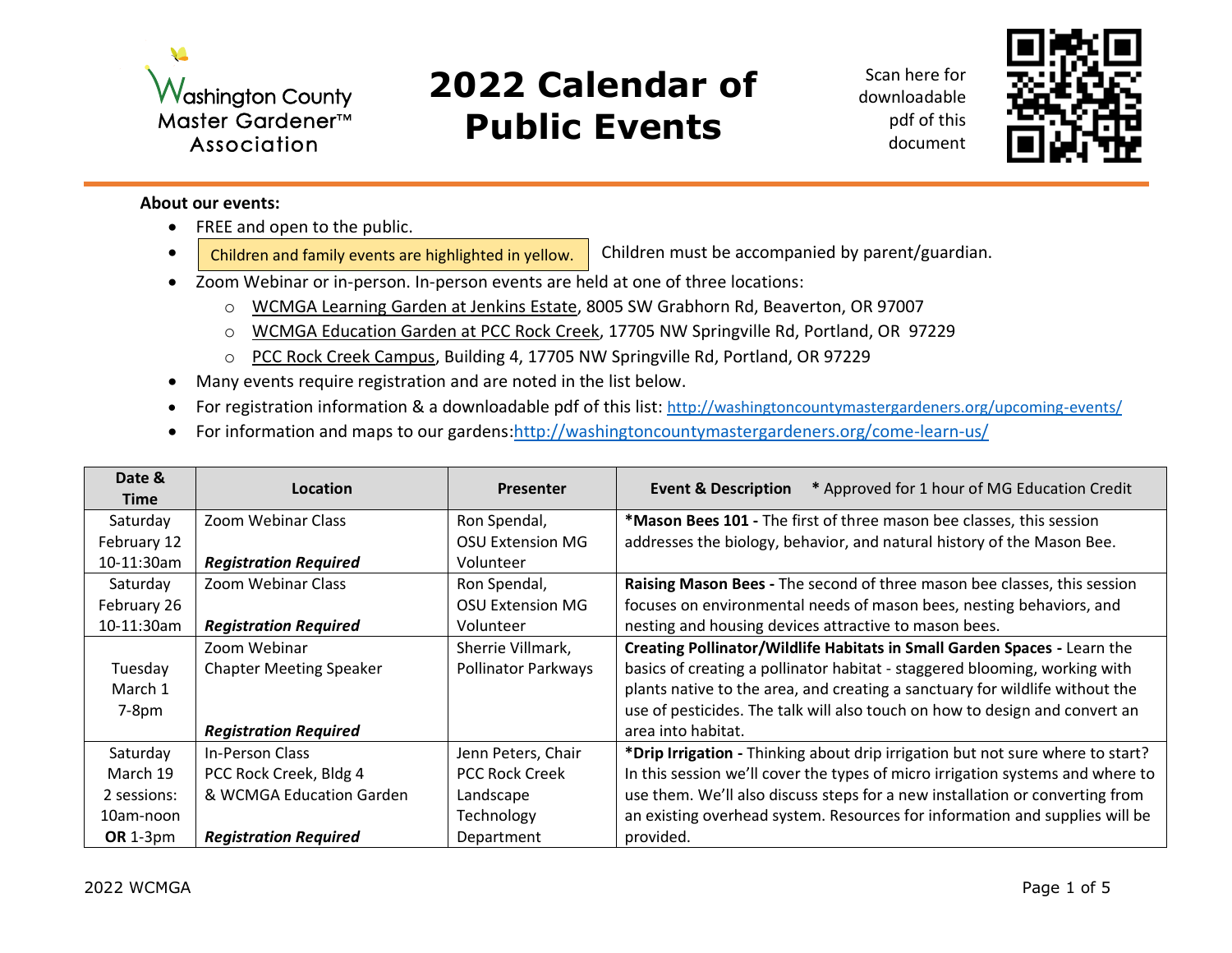|               | <b>In-Person Class</b>         | Marilyn Berti and           | *NW Garden Weeds - We will look at the characteristics of the most             |
|---------------|--------------------------------|-----------------------------|--------------------------------------------------------------------------------|
| Saturday      | <b>WCMGA Learning Garden</b>   | Kari Woyak,                 | common annual and perennial weeds - how to identify, how to control and        |
| March 26      |                                | <b>OSU Extension MG</b>     | how to prevent these uninvited garden guests. Weeds covered include:           |
| 10am - Noon   |                                | Volunteers                  | bindweed, bittercress, curly dock, dandelion, false dandelion (cat's ear),     |
|               |                                |                             | herb Robert, horsetail, and willow herb.                                       |
| Tuesday       | Zoom Webinar                   | Kym Pokorny,                | From Hard News to Garden Writing. How'd that happen?                           |
| April 5       | <b>Chapter Meeting Speaker</b> | Communications              | Why does a dyed-in-the-wool journalist switch to garden writing mid-           |
| 7-8pm         |                                | Specialist,                 | career? Come along with Kym Pokorny as she talks about her experiences         |
|               | <b>Registration Required</b>   | <b>OSU Extension</b>        | and 'lessons learned' as a garden writer.                                      |
| Tuesday       | Zoom Webinar                   | Robert Emanuel,             | *Gardening for Healthier Watersheds - This presentation will focus on          |
| May 3         | <b>Chapter Meeting Speaker</b> | PhD,                        | gardening from the perspective of improving local water quality.               |
| 7-8pm         |                                | <b>Water Resources</b>      | Dr. Emmanuel will cover topics related to plant choice, responsibilities       |
|               |                                | Project Manager,            | around backyard waterbodies, careful fertilizer and chemical use,              |
|               | <b>Registration Required</b>   | <b>Clean Water Services</b> | stormwater-focused gardening, and ecological restoration.                      |
| Sat           | <b>In-Person Class</b>         | Annette Bell,               | *Growing Vegetables in Containers - Do you love growing veggies but don't      |
| May 14        | <b>WCMGA Learning Garden</b>   | <b>OSU Extension MG</b>     | have much room? Come and learn some tried and tested techniques for            |
| 10am-noon     |                                | Volunteer                   | gardening in a variety of containers.                                          |
|               | In-Person Event for All Ages   | <b>OSU Extension MG</b>     | Meet the Mason Beesand some of their closest friends! - Adults and             |
| Saturday      | <b>WCMGA Education Garden</b>  | Volunteers                  | children are invited to join the Washington County Master Gardeners as we      |
| <b>May 14</b> |                                |                             | celebrate the emergence of the 2021 mason bees. Learn about the Blue           |
| $1-4pm$       |                                |                             | Orchard Mason Bees and other Oregon native bees - their life cycle, habitat    |
|               |                                |                             | needs and more! Live displays and hands-on activities for all ages.            |
|               | In-Person Class                | Helen Dorbolo,              | *Propagation by Stem Cuttings - This introductory plant propagation class      |
| Saturday      | PCC Rock Creek, Bldg 4         | <b>OSU Extension MG</b>     | will focus on cloning through stem cuttings. Cutting and preparation           |
| May 21        | & WCMGA Education Garden       | Volunteer                   | techniques will be demonstrated; Potting mix and after-care will be            |
| 10-11:30am    |                                |                             | discussed.                                                                     |
|               | <b>Registration Required</b>   |                             |                                                                                |
|               | Zoom Webinar                   | Elizabeth Price, OSU        | <b>Conifers in the Pacific Northwest *-</b> The PNW is one of a limited number |
|               | <b>Chapter Meeting Speaker</b> | <b>Extension MG</b>         | of regions in the world with a high diversity of native conifers.              |
| Tuesday       |                                | Volunteer                   | Elizabeth will discuss why our unique climate enables conifers to              |
| June 7        |                                |                             | achieve such majesty. She will then take the audience on a tour of             |
| 7-8pm         | <b>Registration Required</b>   |                             | some of the most beautiful and interesting (as well as problematic)            |
|               |                                |                             | native and ornamental conifers for the PNW home garden.                        |
|               |                                |                             |                                                                                |
|               | In-Person Class                | Judy Fenker,                | *Herbs - You can grow herbs in your northwest landscape. Enjoy our             |
| Thursday      | <b>WCMGA Learning Garden</b>   | <b>OSU Extension MG</b>     | garden's unique spiral design, learn how and where to plant herbs, what        |
| June 16       |                                | Volunteer                   | herbs to choose and how to use them.                                           |
| 10am-noon     |                                |                             |                                                                                |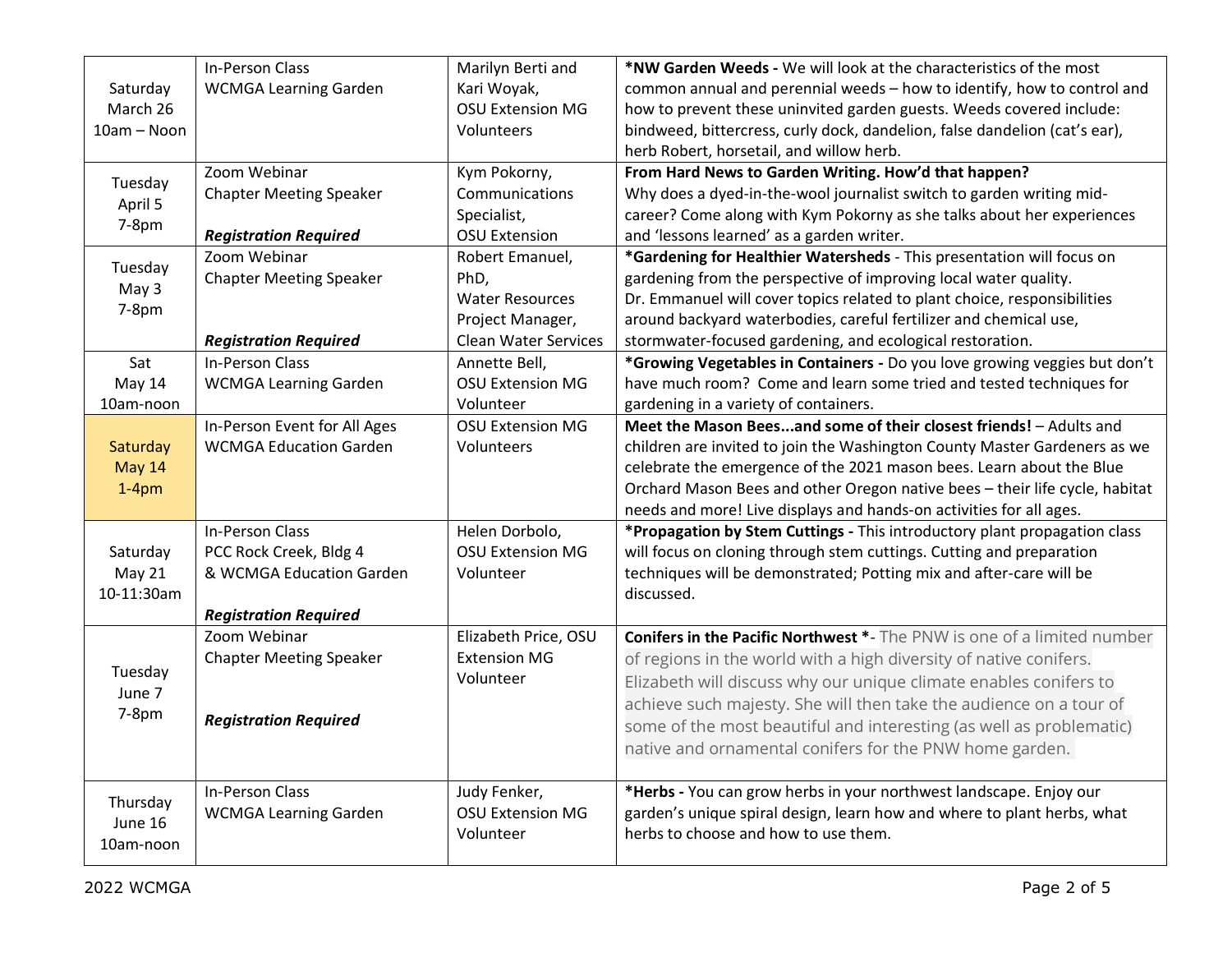| Saturday<br>June 25<br>10am-noon                | In-Person Class<br>PCC Rock Creek, Bldg 4<br>& WCMGA Education Garden<br><b>Registration Required</b> | Susan Albright, OSU<br><b>Extension MG</b><br>Volunteer                                                                             | *Bees in Your Garden - Adults and children are invited to this hands-on<br>session about Oregon native bees. Learn how to distinguish between a bee,<br>a wasp, and a fly; explore habitat needs for our native bees; discover what<br>you can do in your garden to help our native bees. Time will be spent<br>looking for bees and other pollinators in the Education Garden.                                                                                                                                                                                                                                                                                                                                                                                                                                                                                                                      |
|-------------------------------------------------|-------------------------------------------------------------------------------------------------------|-------------------------------------------------------------------------------------------------------------------------------------|------------------------------------------------------------------------------------------------------------------------------------------------------------------------------------------------------------------------------------------------------------------------------------------------------------------------------------------------------------------------------------------------------------------------------------------------------------------------------------------------------------------------------------------------------------------------------------------------------------------------------------------------------------------------------------------------------------------------------------------------------------------------------------------------------------------------------------------------------------------------------------------------------|
| Saturday<br>July 9<br>10am-noon                 | In-Person Class<br><b>WCMGA Learning Garden</b>                                                       | Michael Donoghue,<br>Jacque Myers, Sarah<br>Gramm Wolf & other<br><b>OSU Extension MG</b><br>Volunteers                             | *Be Water Wise - Tour the Learning Garden as well as the Pioneer Herb<br>Garden at Jenkins Estate to see displays of low-cost ways of using less water<br>in your home garden. Learn pros and cons for each example.                                                                                                                                                                                                                                                                                                                                                                                                                                                                                                                                                                                                                                                                                 |
| Saturday<br>July 16<br>10-11am                  | <b>WCMGA Education Garden</b>                                                                         | Larina Hoffbeck and<br>Clara Pawlowski, OSU<br><b>Extension MG</b><br>Volunteers                                                    | Story Time in the Garden - The entire family is invited to join us for a<br>reading of an engaging children's book about life in the garden whether it be<br>insects, flowers, pollinators and more. Then we'll have some fun activities in<br>the garden to help bring the themes of the story to life. Stories and activities<br>are targeted for ages 4-9.                                                                                                                                                                                                                                                                                                                                                                                                                                                                                                                                        |
| Saturday<br>July 23<br>10am-2pm                 | <b>Registration Required</b><br>In-Person Event for All Ages<br><b>WCMGA Education Garden</b>         | <b>OSU Extension MG</b><br>Volunteers                                                                                               | WCMGA Education Garden Open Garden - Invertebrates, Wildlife & Us!<br>Visitors of all ages are invited to our 17,000 sq. ft. garden transformed from<br>a former gravel parking lot to a beautiful garden.<br>Enjoy our 'Garden Classrooms' with Fragrance Garden, Insect and Pollinator<br>Habitat, Waterwise Garden, Hellstrip Garden, the Community Garden with a<br>collection of small Conifers and Companion Plants and our newest addition,<br>a Pacific Northwest Native Pollinator Hedgerow. Numerous educational<br>displays are spread throughout our garden, including nesting stations for<br>our friendly and hard-working Mason Bees. Enjoy garden tours, free<br>educational materials, Master Gardeners on hand to answer your questions,<br>self-guided displays, community partner booths and an opportunity to buy<br>Gifts for Gardeners. Fun hands-on activities for all ages! |
| Saturday<br>July 30<br>10am-noon                | In-Person Class<br>PCC Rock Creek, Bldg 4<br>& WCMGA Education Garden<br><b>Registration Required</b> | Kate Bodin,<br><b>Executive Director of</b><br><b>Portland Botanical</b><br>Gardens and<br>Registered<br>Horticultural<br>Therapist | Sensory Elements in the Garden - A garden can be a place to enhance the<br>senses through visual interest and alluring scents. It is a place to touch<br>flowers, explore leaves, and listen to the sounds of nature. Gardens can<br>include edible plants and may provide cognitive stimulation. Learn about<br>using gardens as a sensory experience. We will start in Building 4 and then<br>take a short (5 min.) walk to the WCMGA Education Garden. Attendees are<br>invited to bring a piece of interesting plant material to use in the class.                                                                                                                                                                                                                                                                                                                                               |
| Saturday<br>August 13<br>10am-2pm<br>2022 WCMGA | In-Person Event for All Ages<br><b>WCMGA Learning Garden</b>                                          | <b>OSU Extension MG</b><br>Volunteers                                                                                               | WCMGA Learning Garden Open Garden - Grow Together: Families in the<br>Garden - Take a guided tour or wander through a dozen beautiful garden<br>sections featuring ornamentals, PNW natives, fruits, vegetable beds, herbs,<br>Page 3 of 5                                                                                                                                                                                                                                                                                                                                                                                                                                                                                                                                                                                                                                                           |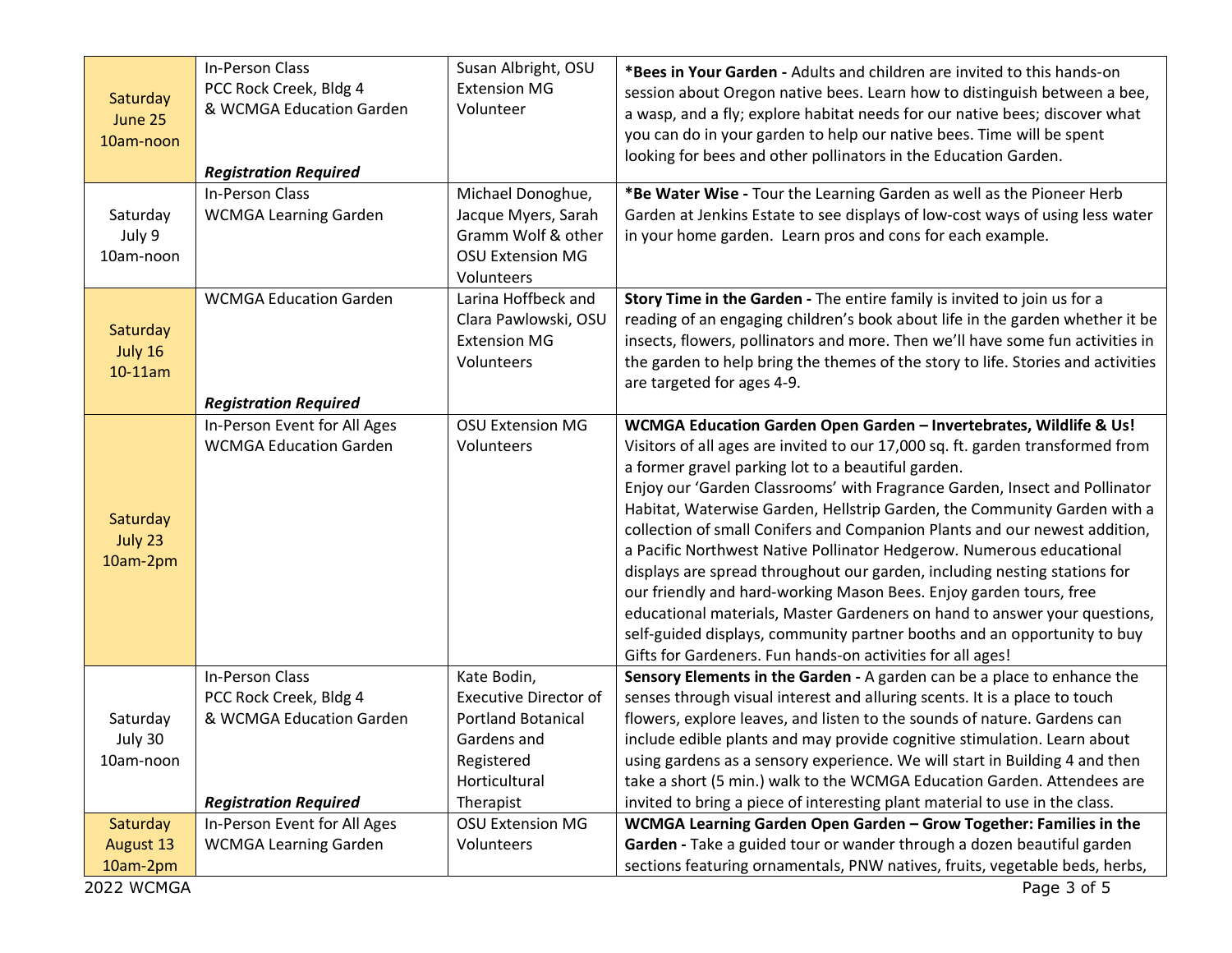|                                      |                                                                                                       |                                                                                                                                                    | deer resistant plants, carnivorous plants, water-wise and pollinator<br>friendly plants as well as composting and mason bee displays. Bring the kids<br>for a child-focused garden exploration and planting activities. Bring your<br>gardening questions for research-based answers from Master Gardeners or<br>posted educational materials. Restrooms and the Camp Rivendale children's<br>play equipment are adjacent to the garden.                                                                                                            |
|--------------------------------------|-------------------------------------------------------------------------------------------------------|----------------------------------------------------------------------------------------------------------------------------------------------------|-----------------------------------------------------------------------------------------------------------------------------------------------------------------------------------------------------------------------------------------------------------------------------------------------------------------------------------------------------------------------------------------------------------------------------------------------------------------------------------------------------------------------------------------------------|
| Tuesday<br>Sept 6<br>7-8pm           | Zoom Webinar<br><b>Chapter Meeting Speaker</b><br><b>Registration Required</b>                        | Jim Gersbach,<br><b>Public Affairs</b><br>Specialist, Oregon<br>Department of<br>Forestry                                                          | *How Climate Change is Affecting Trees in Oregon - We are already seeing<br>impacts on Oregon's urban and natural forests from climate change. What<br>do those impacts look like? With forecasts for continued global warming,<br>which trees might be the most resilient as we ponder future climate<br>scenarios?                                                                                                                                                                                                                                |
| Thursday<br>September 8<br>10am-noon | In-Person Class<br><b>WCMGA Learning Garden</b>                                                       | Sandy Japely,<br><b>OSU Extension MG</b><br>Volunteer                                                                                              | *Success with Pacific Northwest Native Plants - What plants are considered<br>NW natives? Learn to identify specific PNW native plant "communities" and<br>the trees, shrubs, and groundcovers you would expect to find in each.<br>Optimal methods of planting and maintaining NW natives and the<br>advantages of and cautions about landscaping with natives will be shared.                                                                                                                                                                     |
| Saturday<br>Sept 17<br>10am-noon     | In-Person Class<br>PCC Rock Creek, Bldg 4<br>& WCMGA Education Garden<br><b>Registration Required</b> | Sue Ryburn,<br><b>OSU Extension MG</b><br>Volunteer                                                                                                | *Managing Soils in the Garden - Learn about techniques to care for your<br>garden soil by understanding key characteristics of soil; the importance of<br>soil pH; ways to avoid soil compaction; creating your own garden mulch;<br>using arbor chips to cover the soil, ordering a soil test and more. The in-class<br>portion will be followed by a short 5-minute walk to the WCMGA Education<br>Garden where some soil management techniques are demonstrated, and a<br>hands-on demonstration of taking soil samples to order your soil test. |
| Tuesday<br>October 4<br>7-8pm        | Zoom Webinar<br><b>Chapter Meeting Speaker</b><br><b>Registration Required</b>                        | Tom Kaye, PhD,<br>Executive Director,<br>Institute for Applied<br>Ecology, Assistant<br>Professor in Dept of<br>Botany and Plant<br>Pathology, OSU | From Seed to Shining Seed: How restoring diversity will save us all! -<br>Biological diversity is at the core of a resilient Earth. Dr. Kaye will discuss the<br>importance of biological diversity for ecosystem and human health using<br>examples from the scientific literature. How we measure and restore<br>diversity on the landscape, the ways in which biodiversity improves<br>ecological functions, as well as the various means by which human health is<br>affected by this diversity, will be central themes of this discussion.     |
| Tuesday<br>November 1<br>$7-8pm$     | Zoom Webinar<br><b>Chapter Meeting Speaker</b>                                                        | Matthew Shepherd,<br>Director of Outreach<br>& Education, The<br>Xerces Society for<br>Invertebrate<br>Conservation                                | *How you can Make your Community Pollinator Friendly - Matthew<br>Shepherd of the Xerces Society will discuss a variety of ways in which you<br>can get involved with making your community pollinator friendly, from<br>creating garden habitat to participating in community science to advocating<br>for action at city hall. Matthew will also introduce you to the work of the                                                                                                                                                                 |
| 2022 WCMGA                           |                                                                                                       |                                                                                                                                                    | Page 4 of 5                                                                                                                                                                                                                                                                                                                                                                                                                                                                                                                                         |